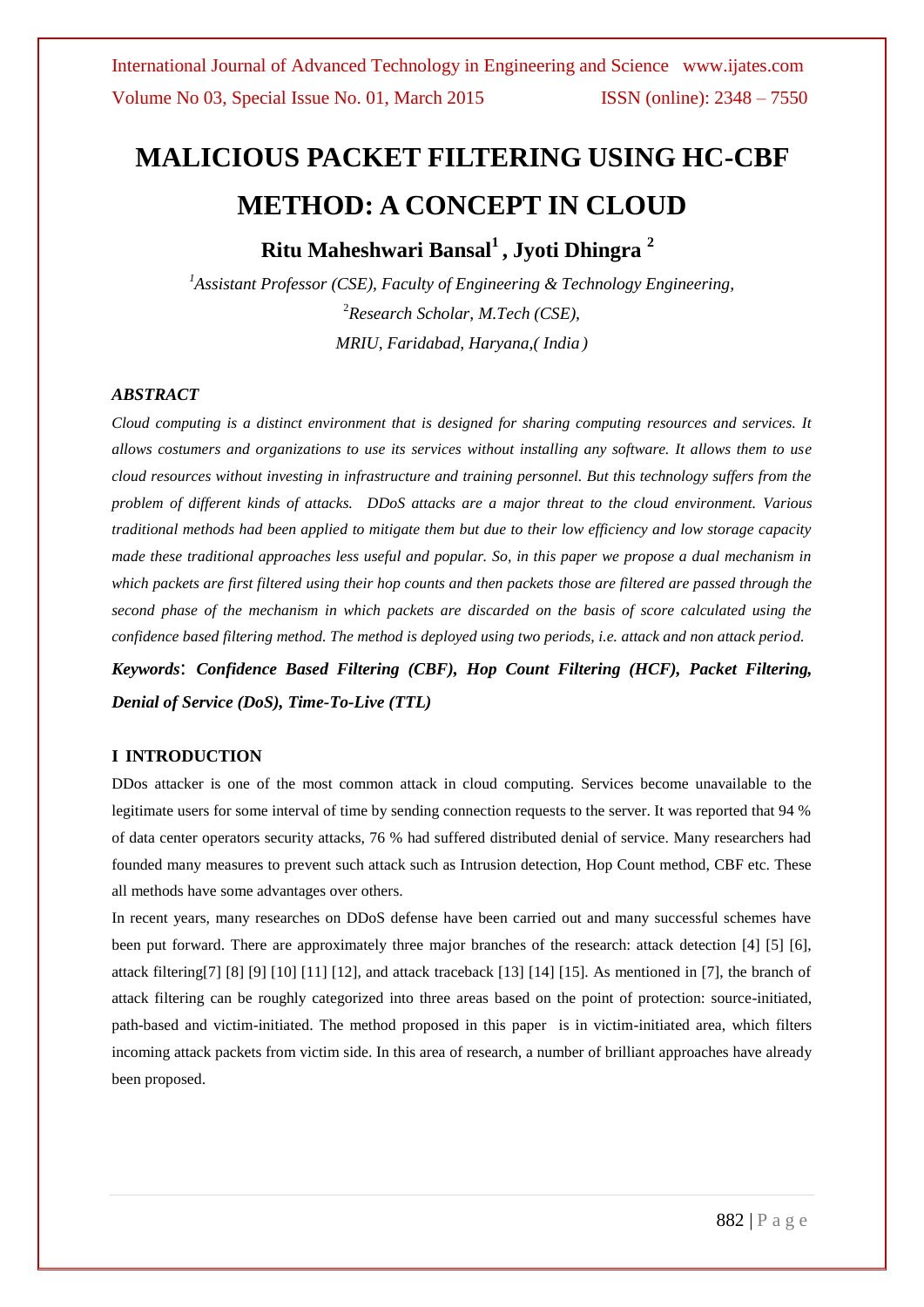### **II. RELATED WORK**

PacketScore [7] generates value distributions of some attributes in the TCP and IP headers, and then uses Bayes' Theorem to score packets. PacketScore has a pretty high filtering accuracy and it is also easy to be deployed. But since its scoring and discarding are related to attack intensity, it is not suitable for handling large amount of attack traffic. Also it has some costly operations in scoring, which leads to low process efficiency in real-time filtering.

ALPi [8] is an improvement of PacketScore. Two schemes LB and AV which uses leaky buckets and value variances of attributes respectively are proposed and are evaluated by comparison with PacketScore. Hop-Count Filtering (HCF) [9] uses the relationship of source IP address and TTL value to carry out filtering. After building an IP to hop-count mapping, it can detect and discard spoofed IP packets with about 90% accuracy. It is effective and easy to be deployed but it is vulnerable to distributed attacks because of its assumption about spoofed IP traffic. Our method aims at mining the correlation patterns, which refer to some simultaneouslyappeared characteristics in the legitimate packets. [16] [17] use the document popularity and user browsing behaviors to detect attack packets, which reflect some correlation patterns between packets in a flow. But these patterns are mainly in application layer, making these methods mostly effective for application layer DDoS.

Ayman Mukaddam et al. has proposed for victim side and conventional method of HCF has been used which is time consuming and not effective. Xia Wang et al. are not trying to improve the packet filtering technique which is needed for elimination of random IP spoofing. The algorithm of Krishna Kumar et al. requires a shared key between every pair of adjacent routers which requires lot of computational time and more than usual memory space [18].

#### **III HC-CBF PACKET FILTERING TECHNIQUE**

Cloud computing is a distinct environment that is designed for sharing computing resources and services. It allows costumers and organizations to use its services without installing any software. It allows them to use cloud resources without investing in infrastructure and training personnel. But this technology suffers from the problem of different kinds of attacks. One of such attack is DDOS attack. Attack in which attacker continuously sends bogus packets to the cloud servers. Cloud will waste its bandwidth in serving these requests. As a result legitimate users will not get any services of the cloud provider. So, to handle these attacks we need methods that are effective enough and can be proved to a great use. So, in this paper the above problem is being handled and HC-CBF technique is proposed.

Packet filtering is a process of controlling access to a network by analyzing the incoming and outgoing packets and letting them pass or halting them based on the IP address of the source and destination. Packet filtering is both a tool and a technique that is basic building block of network security. In Hop Count Filtering, hop count is the number of hops a packet traverses when it moves from the sender to the receiver destination that can be used to check the authenticity of packet.

The main goal of HC-CBF is to filter the packets received from various source on the basis of the IP spoofing by using TTL field in the packet and then allowing these filtered packets to go through CBF method. CBF is based upon the correlation pattern stored in the packets. These patterns are mainly in network and transport layer.DDOS attack is accompanied by IP spoofing. Attackers conceal their identity by changing the Source IP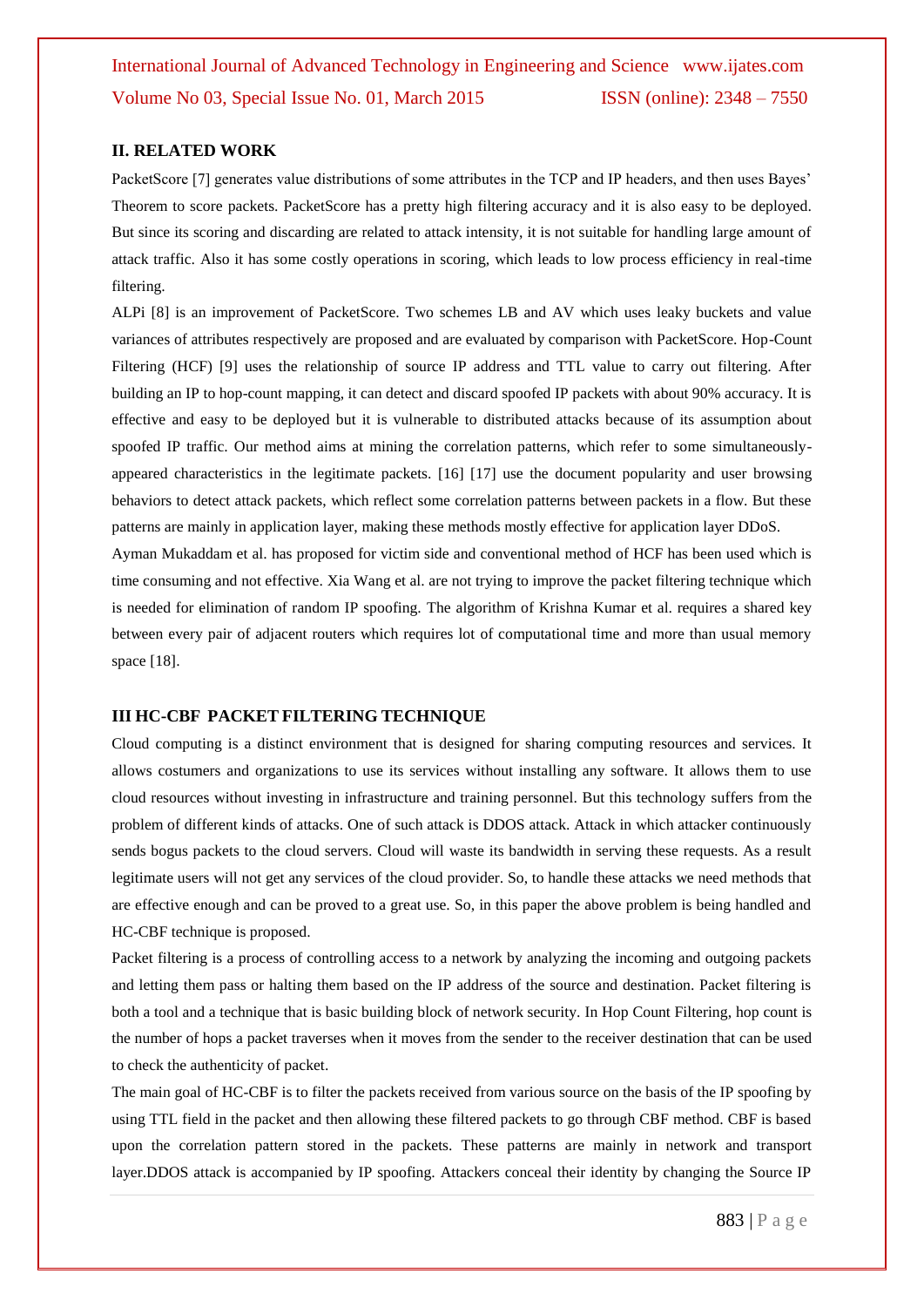address field of the packet to make it as packet is coming from the legitimate user. But attacker cannot forge the Hop Count of the packet i.e. numbers of hops it require to reach destination from the source. This idea is used in here to filter the packets.

Hop count and SYN flag of the packets detects whether the packet is spoofed one or legitimate. If the source IP address is not in the table then SYN flag is checked. If it is set then hop count is calculated and entry is added in the table else discard the packet. The case when the source IP address is in the table already. We extract the value of SYN flag from the incoming packet. If it is set then computed hop count is compared with the saved Hop count. The packet will be allowed if both have same values else the entry in the table for that IP address is updated. But if the SYN flag is not set in the packet, we again compare hop counts values. If same we allow the packet but instead of updating entry in table, here packet is dropped. Hence the spoofed packet is rejected and rest the packets which passed this test are collected under filtered list for further test. This filtering has reduced the numbers of packets on which further tests will be applied. Hence it reduced the overhead of applying CBF on all the packets.

CBF consist of two concepts- Confidence and Score. Each packet from the filtered list is collected and the frequency of appearance of single attribute is calculated. This is the confidence of that attribute value. More the confidence value, more will be legitimacy of the packet. If the confidence of single attribute is greater than the minconf which is decided earlier are selected to generate attribute value pairs. This step is essential because if the confidence of one attribute value in an attribute value pair is not greater than minconf, the confidence of the combination of this value pair will still not be greater than minconf. All the packets in the filtered list are again scanned to count the frequency of appearances of attribute value pairs and count their confidence. Attribute values pairs whose confidence is greater than minconf will update the nominal profile.

Nominal profile is a 3 dimensional array. The first dimension is for first attribute pair and the second dimension is for second attribute pair. The third dimension is the confidence value dimension. There is no need to update nominal profile if the confidence of attribute pairs less than predefined confidence value. This step again reduces overhead of updating profile for each attribute pair. This is all done in non attack phase. Attack and non attack phase can be distinguished either on timing basis or on the number of packet basis or any other function. In attack phase we calculate score of packets. Score is the weighted average of the confidence of the attribute value pairs in it.

## score=  $\sum_{i=0}^{n}$  (weight \* confidence [attribute value pairs]  $\frac{\sum_{i=0}^{n}$  (weight)

### where , n= number of packets

Weights of the attributes are adjusted on the basis of operating system, network structure and other elements. The patterns which are less copied by attackers are generally are given higher weight. Weight of the protocol type is usually given less weightage because it could be easily guessed by the attacker. Score calculation requires looking in the nominal profile for the confidence of the attribute pairs and applying some arithmetic operations. Attributes pairs whose confidence is not on the nominal profile, minconf value is used instead when confidence values are used in calculating score. Score of the packets is generated by the above method. After calculating CBF scores of the packets, attack packets are distinguished from the legitimate ones. Method will only accept the packets with scores greater than discarding threshold. Discarding Threshold can be fixed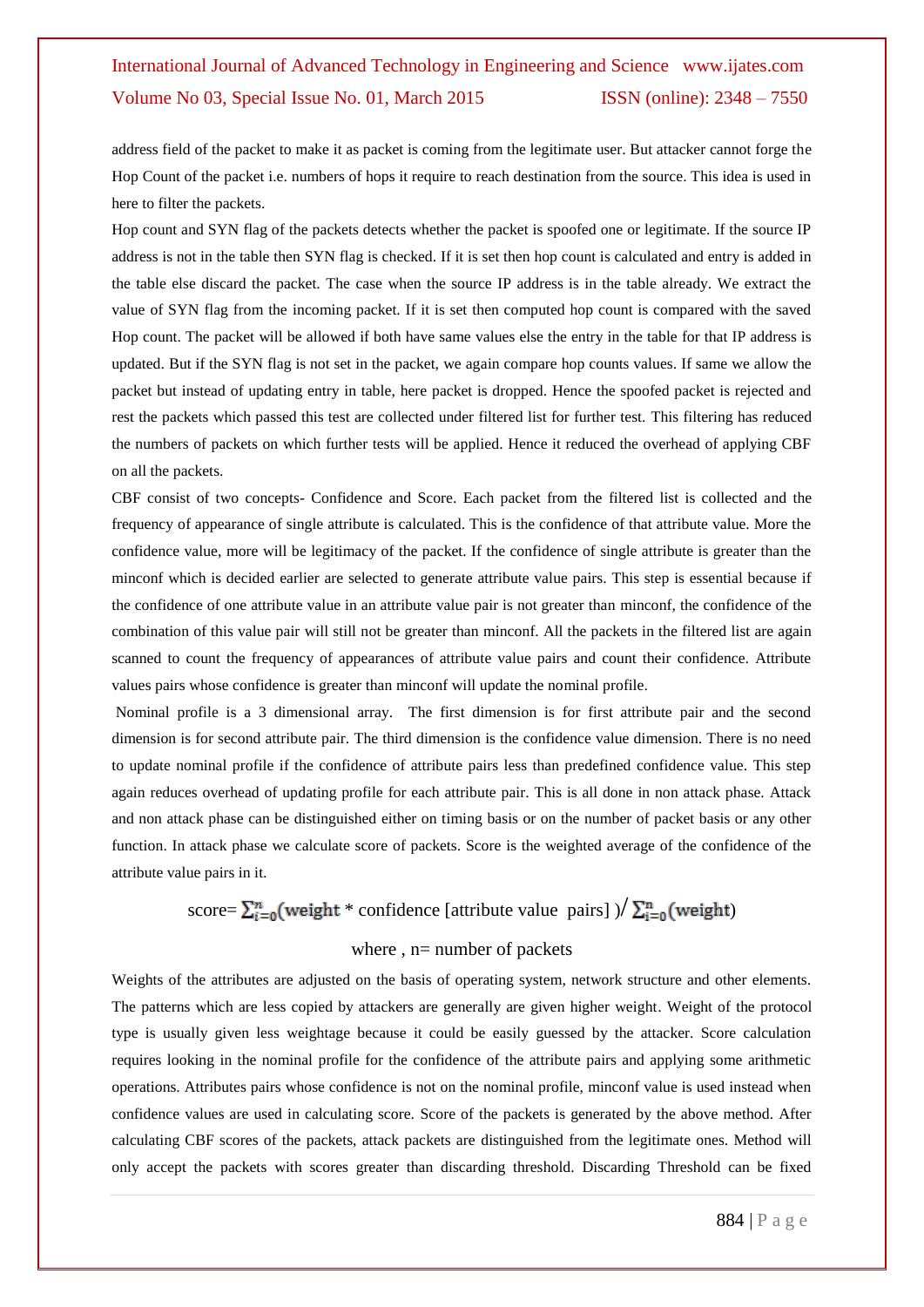depending upon the score distribution or dynamic like load shedding algorithm. Fixed discarding threshold is used in this approach. So, in this proposed methodology every incoming packet is passing through the two stages and thus is more confident and we can have more trust on the packet.

### **IV CONCLUSION**

The most serious threat to cloud computing is DDOS attack. It caused a lot of damage to many organizations. Attacker shut down the servers for a period of time. The site became non functional for some time. Dual mechanism approach is used to prevent attack. This method is about to improve the existed CBF method which is based on the correlation patterns. So HC-CBF technique may be provided as a tool to prevent from attack by using IP Spoofing and correlation pattern among attributes of packet in cloud environment. DDOS attack is mainly associated with spoofed packets. The spoofed packets are dropped in the initial phase so reducing the overhead in calculating confidence and score of the all packets.

### **REFERENCES**

- [1] M. Armbrust et al., "A View of Cloud Computing," Communications of the ACM, vol. 53, no. 4, pp.50- 58, 2010.
- [2] L. Zhang, and Q. Zhou, "CCOA: Cloud Computing Open Architecture," Proceedings of the IEEE International Conference on Web Services, pp.607-616, 2009.
- [3] T. Peng, C. Leckie, and K. Ramamohanarao, "Survey of Network-Based Defense Mechanisms Countering the DoS and DDoS Problems," ACM Computing Surveys, vol. 39, no. 1, p.3, 2007.
- [4] A. Chonka, J. Singh, and W. Zhou, "Chaos Theory Based Detection against Network Mimicking DDoS Attacks," IEEE Comm. Letters, vol. 13, no. 9, pp.717-719, 2009.
- [5] Y. Xiang, K. Li, and W. Zhou, "Low-Rate DDoS Attacks Detection and Traceback by Using New Information Metrics," IEEE Trans. Information Forensics and Security, vol. 6, no. 2, pp.426-437, 2011
- [6] H. Liu, and M.S. Kim, "Real-Time Detection of Stealthy DDoS Attacks Using Time-Series Decomposition," Communications (ICC), 2010 IEEE International Conference, 2010.
- [7] Y. Kim, W. C. Lau, M. C. Chuah, and H. J. Chao, "PacketScore: A Statistics-Based Packet Filtering Scheme against Distributed Denial of Service Attacks," IEEE Trans. Dependable and Secure Computing, vol. 3, no. 2, pp.141-155, 2006.
- [8] P.E. Ayres, H. Sun, H. J. Chao, and W. C. Lau, "ALPi: A DDoS Defense System for High-Speed Networks," IEEE J. Selected Areas Comm., vol. 24, no. 10, pp.1864-1876, 2006.
- [9] H. Wang, C. Jin, and K.G. Shin, "Defense against Spoofed IP Traffic Using Hop-Count Filtering," IEEE/ACM Trans. Networking, vol. 15, no. 1, pp.40-53, 2007.
- [10] P. Du, and A. Nakao, "DDoS Defense Deployment with Network Egress and Ingress Filtering," Communications (ICC), 2010 IEEE International Conference, 2010.
- [11] Z. Duan, X. Yuan, and J. Chandrashekar, "Controlling IP Spoofing through Interdomain Packet Filters," IEEE Trans. Dependable and Secure Computing, vol. 5, no. 1, pp. 22-36, 2007.
- [12] F. Soldo, A. Markopoulou, and K. Argyraki, "Optimal Filtering of Source Address Prefixes: Models and Algorithms," Proc. IEEE INFOCOM, 2009.